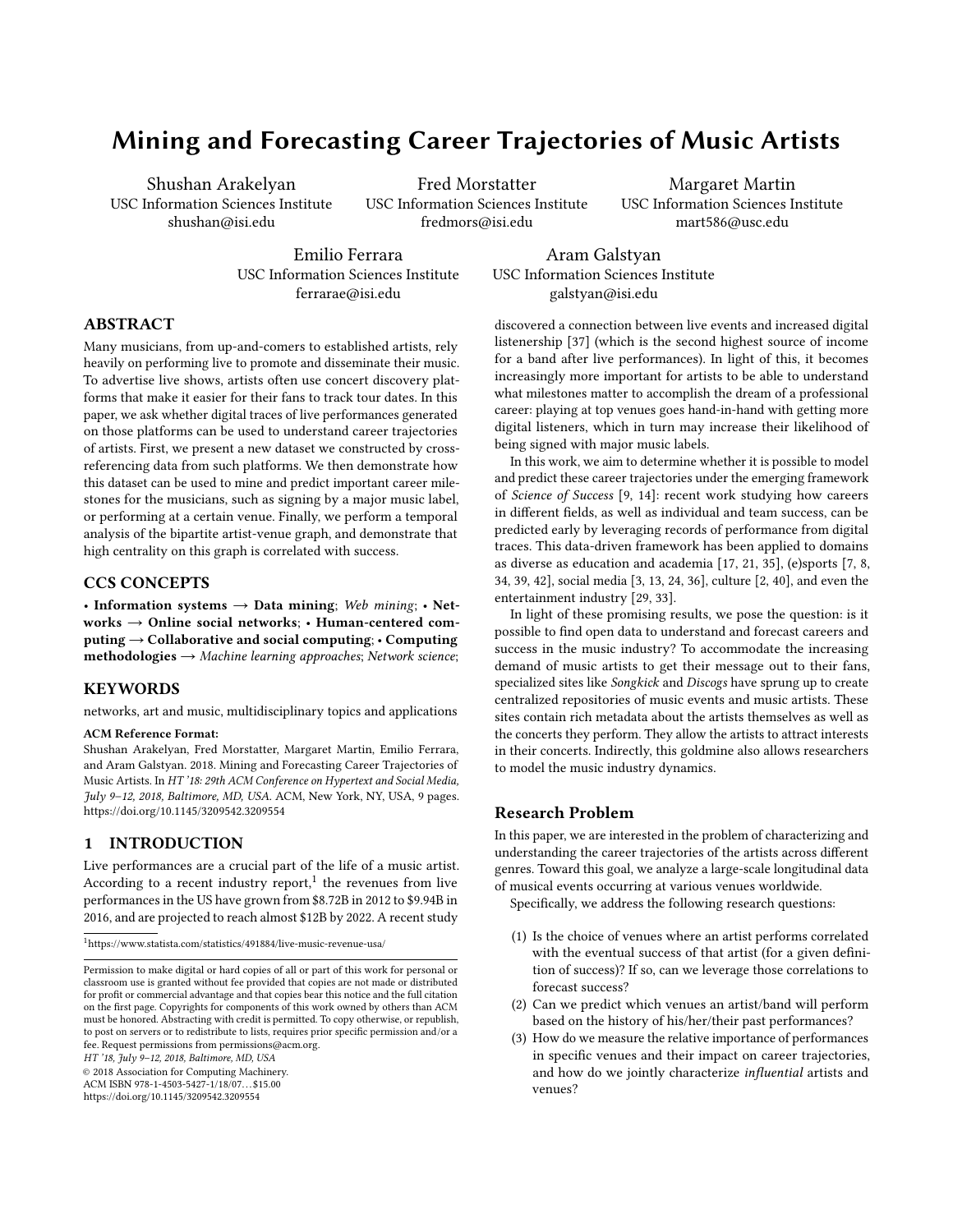### Contributions of this Work

Our main contributions are summarized as follows:

- We construct and present a new dataset by collecting all of the artists and concerts from the Songkick platform, and supplement this dataset with information from Discogs, which contains more granular details about the artists—such as their discographies.<sup>[2](#page-1-0)</sup>
- We define a measure of success based on whether an artist has signed a contract with one of the major music record labels, and propose a forecasting task to differentiate between career trajectories of artist based on this measure of success.
- We demonstrate the viability of forecasting future performances of artists, and therefore their success, based on the history of past performances.
- We propose a centrality measure suited for the bipartite artist-venue network and demonstrate that it correlates strongly with the venue reputation.

The rest of the paper is organized as follows. After describing related work in Section [2,](#page-1-1) we describe the dataset in Section [3](#page-1-2) and provide its basic statistics in Section [4.](#page-2-0) In Section [5](#page-3-0) we define three related tasks - forecasting artist success, predicting future events by artist at specific venues, and identifying influential artists and venues - describe our approach for addressing those tasks, and present results. We conclude the paper by summarizing our main findings in Section [6.](#page-7-0)

## <span id="page-1-1"></span>2 RELATED WORK

Quantifying and forecasting success refers to the broader body of work that attempts to discover the patterns and performance trajectories that correlate with certain desirable outcomes: from forecasting highly-cited academic authors and papers [\[20,](#page-8-20) [38\]](#page-8-21) to predicting future Nobel Prize winners [\[25\]](#page-8-22), from uncovering successful fund-raising campaigns [\[27\]](#page-8-23), to early identifying the next top model [\[29\]](#page-8-18), or movie box office hit [\[11\]](#page-8-24). The new field of Science of Success brings a strong data-driven perspective on applied forecasting problems set in the real world.

Judge et al. [\[18\]](#page-8-25) postulated that career success has intrinsic cues, like the person's own perception of success and self-satisfaction, and extrinsic ones, like awards, recognition or achievements. Since judgments about success in a creative profession like music are unavoidably subjective, we don't consider intrinsic factors and focus on objectively observable career accomplishments only.

Music industry criteria called "traditional markers of artist success" [\[12\]](#page-8-26), like performance opportunities, labels, charts, awards, sales of recorded music or airplay, provide us with a number of possible directions for defining success of music artists. However, digitization has shaken these traditional markers—digital music has been linked to fall in record sales, airplay and charts no longer adequately measure popularity, given numerous streaming services and listenership outside of them—views on YouTube and/or illegal file-sharing. Given this, some researchers look at the popularity of music artists on digital delivery platforms like Last.fm, and formulate a forecasting problem to predict new song hits from the early adoption patterns of music listeners [\[33\]](#page-8-19).

Success in post-digital music world can still be adequately represented by contracts with major labels. Music record labels are still important players in the industry—even though theoretically digital technologies allow artists to perform production, promotion and sales on their own, practically this doesn't happen very often [\[26\]](#page-8-27). Hence, in this work, forecasting success is operationalized as predicting the artists that are going to be signed by a major music recording label. To the best of our knowledge, this is a novel formulation that has not been presented in the literature before.

From a methodological perspective, our work is rooted on a blend of machine learning and network science techniques. We focus in particular on a broad class of problems often referred to as link mining (a.k.a. link prediction). Link mining is the problem of discovering new (unforeseen) edges in a graph. Typical possible applications are either network reconstruction [\[10,](#page-8-28) [15\]](#page-8-29), or modeling the evolution of a network [\[5,](#page-8-30) [19,](#page-8-31) [41\]](#page-8-32). One common operationalization of link prediction is finding pairs of nodes that have high probability of being connected. This often translates into measuring node similarities, as mentioned by Liben-Nowell and Kleinberg [\[23\]](#page-8-33). However, other authors [\[22\]](#page-8-34) noted that using traditional link prediction on bipartite graphs is not straightforward and often produces counterintuitive results. In order to address this shortcoming, some authors proposed modified similarity metrics [\[22,](#page-8-34) [23\]](#page-8-33), or used techniques from recommender systems, such as low-rank matrix factorization and collaborative filtering [\[1,](#page-8-35) [6\]](#page-8-36), and supervised learning approaches [\[4,](#page-8-37) [30\]](#page-8-38). We follow the example of those authors and use collaborative filtering and recommender systems inspired methods to perform link prediction for our task. In the results section, we will show how to leverage BiRank [\[16\]](#page-8-39)—a modification to the PageRank [\[28\]](#page-8-40) algorithm that tunes it towards bipartite graphs—to measure and predict the popularity of the artists and venues.

## <span id="page-1-2"></span>3 DATASET

 ${\bf S}{\bf o}$ нскис ${\bf k}^3$  ${\bf k}^3$  is a concert-discovery platform that aims to link fans to artists' events. It contains information about over 6 million concerts (and other music events like festivals), the artist(s) that perform at each event, and the venue where each event takes place. The "gigography" of an artist is the term that Songkick uses to refer to all of that artist's events.

Songkick data can be accessed through their website or via their API, which allows querying any artist's gigography. Songkick is our main repository of information for music events.

 $D$ isco $\sigma s^4$  $\sigma s^4$  is a music database that contains cross-referenced discographies of artists and labels. Each recording, artist, or label in Discogs can be uniquely identified by their IDs. Discogs provides separate data dumps<sup>[5](#page-1-5)</sup> for artists, labels, and recordings. We used recordings data dump from May 1, 2017 to obtain artist and label IDs associated with each release. This data dump contains more than 8 million recordings. Most of the recordings have information about their release dates, and thus allow tracking the history of releases with different labels for each artist.

<span id="page-1-0"></span> ${\rm ^2The}$  dataset is available at [https://github.com/shushanarakelyan/forecasting\\_success](https://github.com/shushanarakelyan/forecasting_success)

<span id="page-1-3"></span><sup>3</sup><https://www.songkick.com/>

<span id="page-1-4"></span><sup>4</sup><https://www.discogs.com/>

<span id="page-1-5"></span><sup>5</sup><https://data.discogs.com/>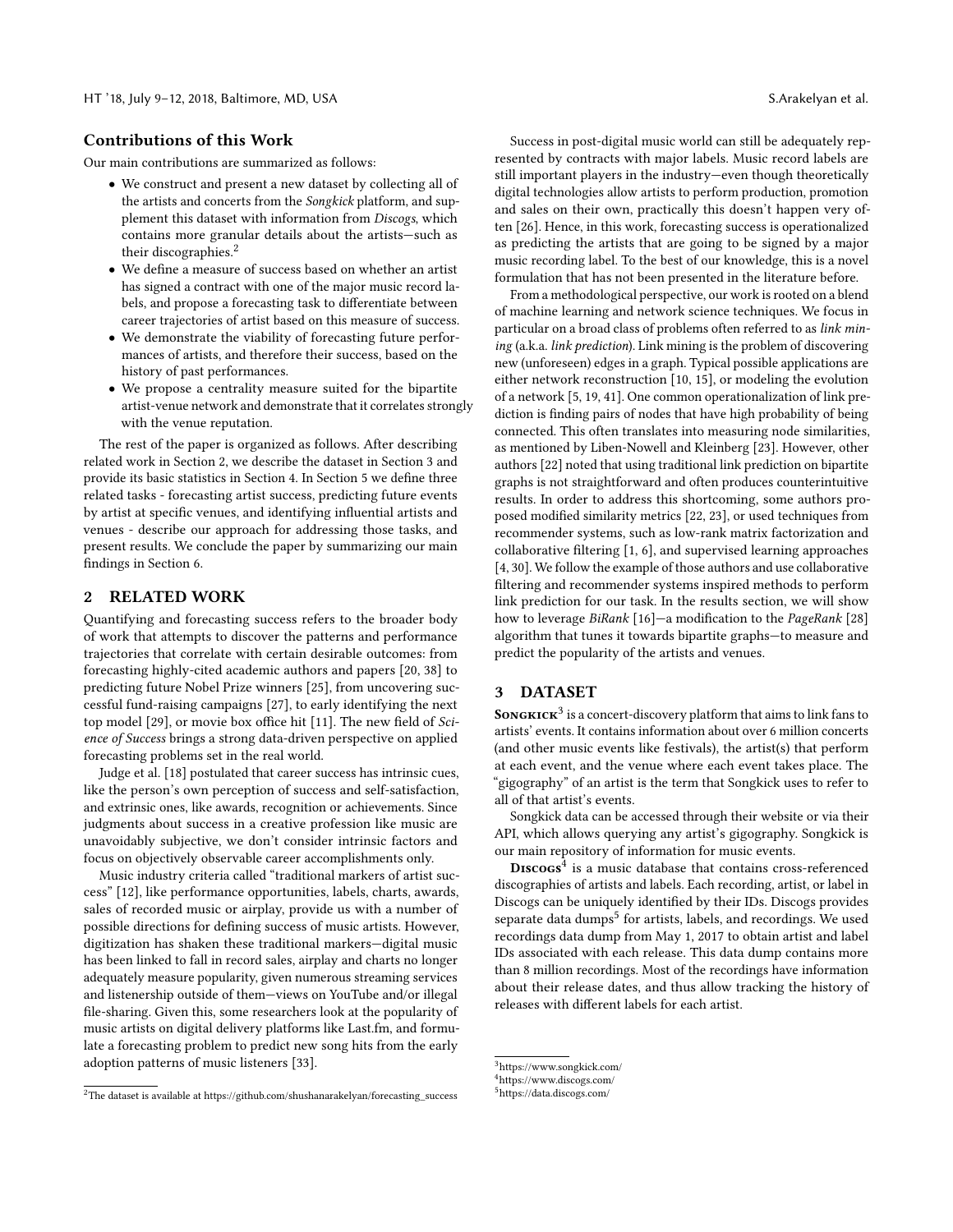### 3.1 Data Collection

Songkick does not provide a lookup directory of artists, nor there is a direct mechanism to get all gigographies. For getting Songkick artist IDs we queried artist names present in Discogs' recordings data dump. As a result, all of the artists in our dataset have at least one recording on Discogs. This can be either self-recorded or recorded under a contract with a music label. This strategy avoids introduction of bias towards artists that did not publish any recordings, which are therefore excluded from our analysis.

The Songkick API call returns a list of possibly relevant artists, allowing for some inexact name matching. We processed the API output to retain data on artists that exactly matched the Discogs artist name.

From this name match we obtained artist IDs, and used them for another round of API calls, to get the gigographies of each artist. For each concert in the gigography, we extracted the following information: ID, date, city, country, state (if applicable), latitude and longitude of the venue, venue ID and venue name, name of the event and its popularity score as calculated by Songkick.

For every event there is information about billing for each artist, i.e., whether that artist was a headliner or a support artist at the concert. However, we did not consider headliners and support artists separately in the analysis presented further.

Collected data was organized into separate artist, event, and venue data frames. Each artist is indexed by its Songkick and Discogs IDs. Venues and events are indexed by their Songkick IDs. There are also several lists of cross-references: mapping venues to the events that happened there, and events to the venues where they took place. A similar mapping is available for events and artists, and releases and artists.

#### 3.2 Data Preprocessing

Due to the fact that the goal of Songkick is connecting fans to their favorite artists through concerts, the platform puts less relevance on events that occurred prior to their inception. Songkick was founded in 2007 and there is a noticeable increase in the number of artists that have their earliest concerts recorded on Songkick in 2007 or later (see Figure [2](#page-3-1) in the next section). For the sake of data completeness, we focus only on artists that have their first record of performance in 2007 or later. By doing so, we aim to retain only the artists who used Songkick to inform their fans about upcoming events, thus avoiding the use of possibly incorrect backdated data.

In this paper we consider an artist that has one or more record-ings with one of the major labels (a.k.a., "Big Three"/Four/Five/Six), [6](#page-2-1) or their subsidiaries, "successful", we provide a more detailed explanation for this choice in Section [5.1.](#page-3-2) Conveniently, each music record label in Discogs has information about its sub-labels and its parent label, if such exist. This allowed tracking all subsidiaries of the major labels. We assume the first time an artist releases a recording with such a label to be the change point in their career. We are interested in researching the trajectory of artists before the change point and ideally being able to forecast the change point.

Finally, we wanted to make sure that we have enough data about successful artists in the early stage of their career. Thus, in the last preprocessing step, we removed every artist and venue that

<span id="page-2-2"></span>Table 1: Some of the most frequent n-grams extracted from sequences of artists' performances. Double-sided arrows indicate that these routes are frequently found in the data in both directions.

| Frequent routes that artists follow                                                                                           |  |  |  |  |
|-------------------------------------------------------------------------------------------------------------------------------|--|--|--|--|
| San Diego $\leftrightarrow$ Los Angeles $\leftrightarrow$ SF Bay Area $\leftrightarrow$ Portland $\leftrightarrow$<br>Seattle |  |  |  |  |
| Portland $\leftrightarrow$ Seattle $\leftrightarrow$ Boise $\leftrightarrow$ Salt Lake City $\leftrightarrow$ Denver          |  |  |  |  |
| Chicago $\leftrightarrow$ Toronto $\leftrightarrow$ Montreal $\leftrightarrow$ Boston/Cambridge $\leftrightarrow$<br>New York |  |  |  |  |
| Philadelphia $\leftrightarrow$ New York<br>Washington $\leftrightarrow$<br>$\leftrightarrow$<br>Boston/Cambridge              |  |  |  |  |
| London $\leftrightarrow$ Birmingham $\leftrightarrow$ Manchester $\leftrightarrow$ Glasgow                                    |  |  |  |  |
| Brisbane $\leftrightarrow$ Sydney $\leftrightarrow$ Melbourne $\leftrightarrow$ Adelaide                                      |  |  |  |  |
| Austin $\leftrightarrow$ Houston $\leftrightarrow$ New Orleans $\leftrightarrow$ Atlanta                                      |  |  |  |  |

has less than 10 concerts associated with them before the change point. This also takes care of venues that may have been used for occasional events, or artists with short-lived careers.

## <span id="page-2-0"></span>4 STATISTICS

In the following we provide some statistical analysis of our dataset. The dataset contains 645,507 concerts, 13,912 artists, and 11,428 venues, collected for the time frame between 2007 and 2017. Artists in the dataset are associated with 39,641 distinct record labels, 286 of which are major labels, or their subsidiaries. One condition to be labeled as a "successful" artist in our study is to have recorded at least one album under any of these 286 recording labels.

Figure [1](#page-3-3) depicts distributions of the number of concerts per artist and number of concerts per venue. Both distributions are very broad and heavy tailed, with few active artists and venues hosting many events, and a very large set of artists and venues associated with very few events.

In Figure [2](#page-3-1) we show the dynamics of the number of events and number of artists from 1987 to 2017. As already mentioned, there is a significant increase in the number of artists that have their earliest concerts recorded on Songkick in 2007 or later. From Figure [2](#page-3-1) it can be seen that the total number of concerts per year peaked in 2010.

Next, we look at the geographic distribution of venues in the dataset. There are 63 different countries with at least one event, which, for the mostÂăpart, are in North America and Europe. Almost half of all venues are located in the United States, where also more than half of all concerts happened. The second highest in both number of concerts and number of venues is the UK. Figure [3](#page-4-0) demonstrates distribution of venues and concerts in the 10 most frequently occurring countries.

If we look at more granular information about geolocation of artists' performances we can get an insight on actual spatial trajectories of artists. Particularly, we can look for frequent subsequences among the sequences of performances of all artists. As displayed in Table [1,](#page-2-2) n-grams of length 4 and 5 show some frequent routes of

<span id="page-2-1"></span><sup>6</sup> [https://en.wikipedia.org/wiki/Record\\_label#Major\\_labels](https://en.wikipedia.org/wiki/Record_label#Major_labels)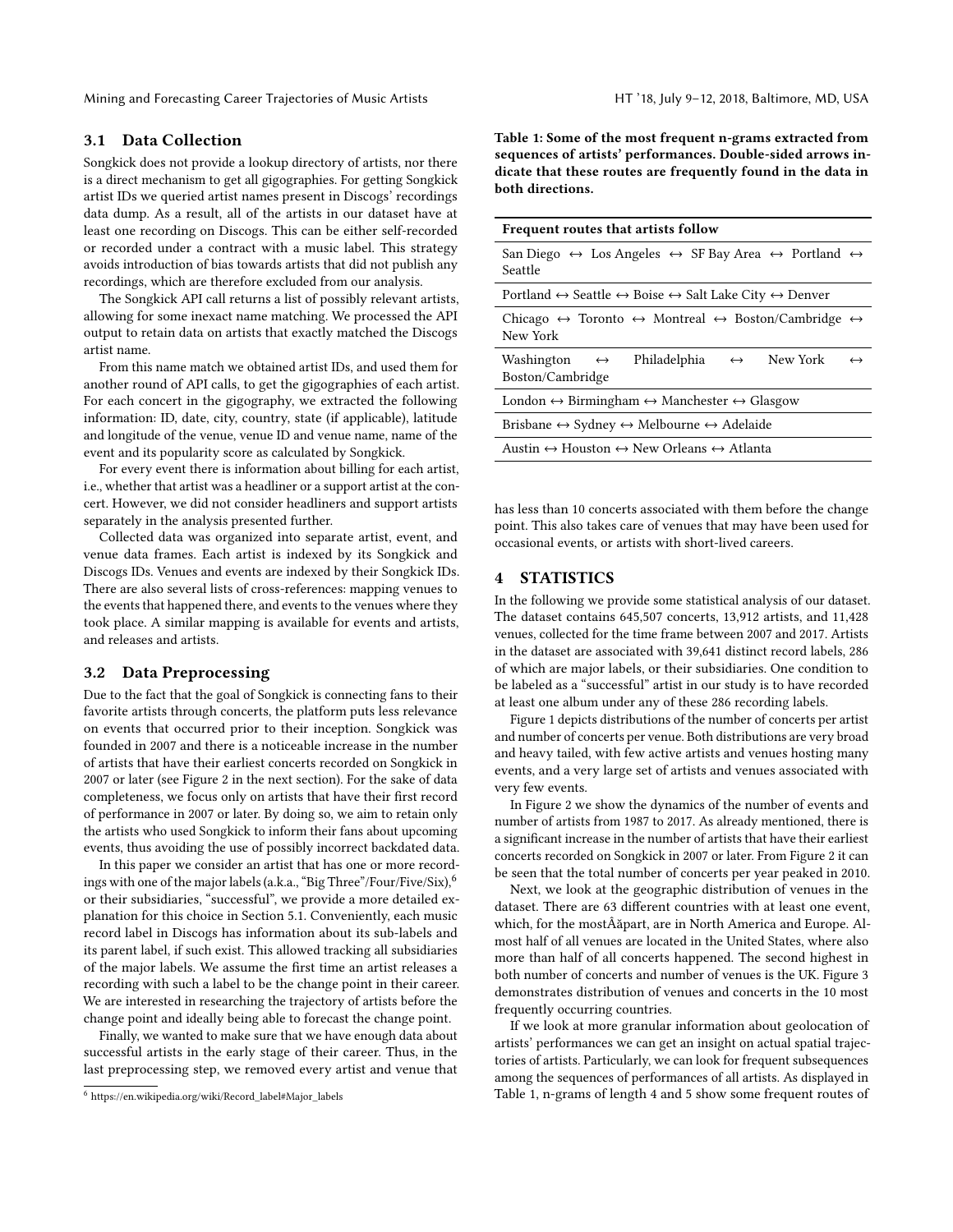<span id="page-3-3"></span>

Figure 1: Heavy-tailed distributions of the number of concerts per artist (upper panel) and per venue (lower panel).

cities that artists take while touring. Following the distribution of the venues and concerts in the dataset, most frequent routes mostly include US cities. As demonstrated in Table [1,](#page-2-2) frequent routes contain clear patterns of artists performing in big cities on their way, while travelling from North to South or from East to West, etc.

#### <span id="page-3-0"></span>5 ANALYSIS AND RESULTS

To better illustrate the idea that the music artist career trajectory can be predicted from artist-venue interactions we formulated the following 3 tasks, discussed next:

- Task 1: Forecasting artist success;
- Task 2: Event prediction;
- Task 3: Joint discovery of influential artists and venues.

In the next subsections, we describe each of those tasks in more details, elaborate on our approach for addressing them, and present our results.

<span id="page-3-1"></span>

Figure 2: Total number of concerts per year in the dataset and number of artists that first appear on Songkick in a given year. The red bars illustrate the sudden change from 2006 to 2007 in the number of artists that first appeared on Songkick during those years. This can be explained by the fact that Songkick was founded in 2007. Data before 1987 are very limited thus not included in this illustration.

#### <span id="page-3-2"></span>5.1 Task 1: Forecasting Artist Success

Due to the nature of the partnership between artists and record companies, the bigger the recording label the more resources and opportunities it has to offer for its artists. Artists, nurtured by labels, have the chance to develop their sound, their craft, and their careers. Besides, record companies facilitate introductions to world-class producers, writers, and other performers, which can determine careers and bring huge rewards.

The recording industry has been marked by concentration and centralization for a while now. During the phase of consolidation in 1970s, most of the major labels were acquired by very few umbrella corporations or music groups. The Beatles, Frank Sinatra, Pink Floyd and even Maria Callas found prominence through those major record labels. From 1988 till 2012 the number of major record companies has decreased from six to three, as some of them got absorbed by the others. The remaining three major music groups, or the Big Three (Sony BMG, Universal Music Group, and Warner Music Group), have held a large share of the world music production since 2012.

Because of the influence and patronizing that the major labels provide, we consider artists that have a recording with either the parent major label, or one of its subsidiaries, as successful. We set to see if the rise to success can be predicted from a sequence of performances. Our goal in this task is, therefore, to identify successful artists from their career trajectories.

Ideally, we want to be able to identify such artists in a post-hoc manner. In other words, we want to detect the change that will lead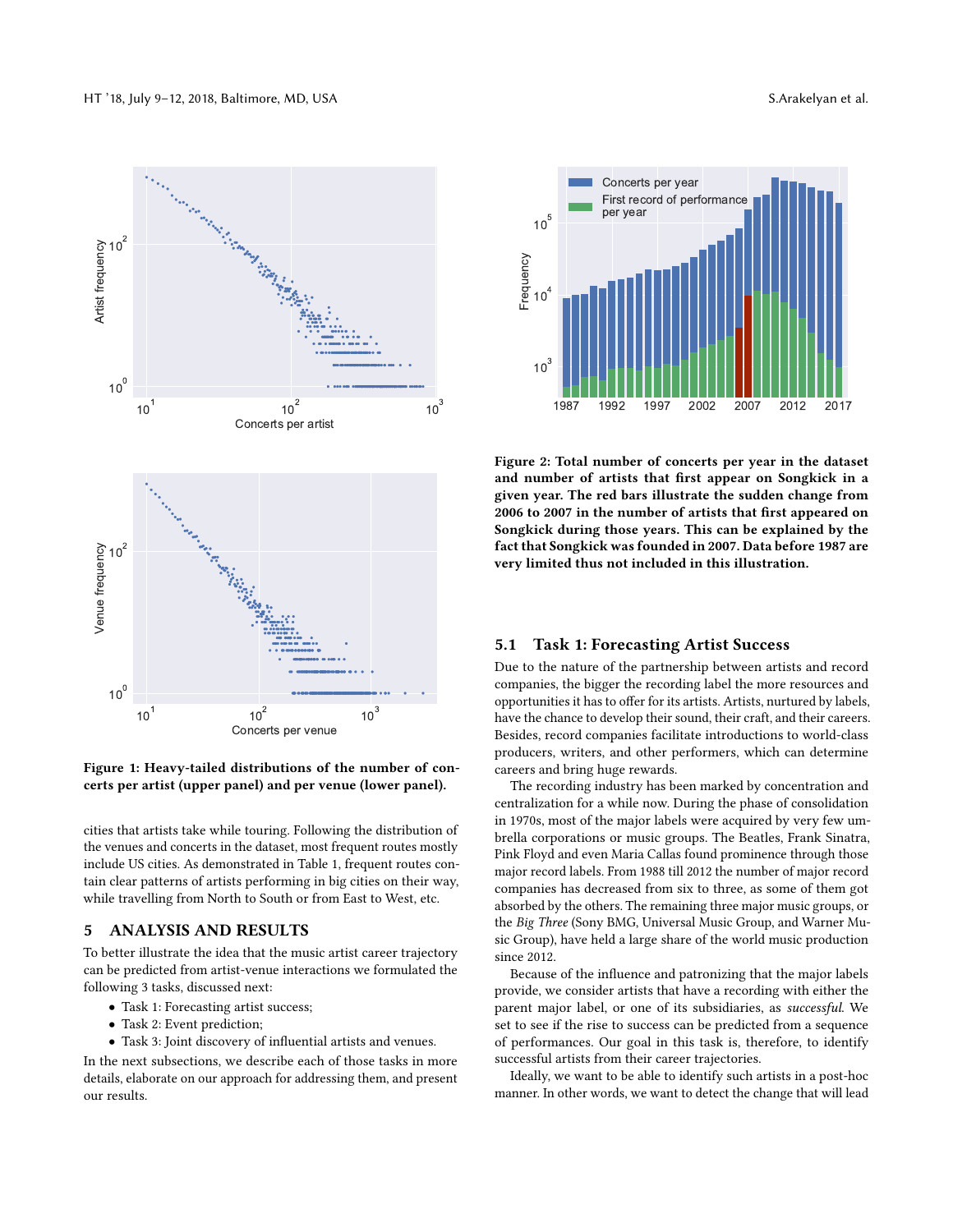<span id="page-4-0"></span>

Figure 3: Log-scale distribution of concert frequencies in (i) the top 10 most active countries, and (ii) the number of distinct venues in those countries. A disproportionate preference toward English-speaking countries can be observed in the Songkick data, with United States, United Kingdom, and Australia cumulatively accounting for nearly 70% of the total events, and over 60% of the total venues.

to a release with a major label before the release itself happens. In the following discussion we refer to this task as forecasting.

We also consider the simpler task of discriminating artists that are already successful in our setup from the ones that are not. We refer to this task as prediction.

5.1.1 Experimental Setting. For both forecasting and prediction tasks we used the affiliation matrix of artists and venues. In such an affiliation matrix an artist is represented as a bag-of-words vector over the venues where the artist has performed. The entries in the matrix are the numbers of times the artists performed at the venue. We used those vectors as features for the prediction and forecasting tasks.

In the forecasting task for any artist we did not include any concert that happened after the artist released their first recording with a major music label. However, for the prediction task we included those performances too.

The classification labels (successful or not) were obtained by iterating over all the music labels that each artist has ever recorded with (this information was obtained from Discogs). If among these music labels there are either major ones or one of their subsidiaries, we assume that the artist was successful and label it as a positive instance—negative otherwise.

As a result of the procedure above, we labeled about 500 artists as successful, which is 3.6% of the total number. It is worth noting that our labeling procedure yields a highly unbalanced dataset where the positive instances (successful artists) are very infrequent: this is in line with the commonsense notion of popularity in the music industry, where musicians that thrive with a professional career are exceptionally rare.

5.1.2 Metrics. A natural choice for evaluating a success forecasting or prediction task is classification accuracy. However, due to high imbalance in the data, we need metrics that are more sensitive and account for under-represented classes. Such metrics are Precision, Recall and F1 score, as well as ROC AUC score, which we used for evaluation.

5.1.3 Learning Models and Configuration. For Task 1, we defined three simple models described next, and used them to carry out the forecasting and predictions exercises.

Baseline: We can intuitively connect success of the artist to the number of their performances. We picked a baseline that would prove or disprove this scenario by using the number of concerts, scaled by the maximum number of concerts by an artist, as a proxy for probability for becoming successful.

Logistic Regression: As a base classifier in both prediction and forecasting experiments we used Logistic Regression from the scikit-learn library [\[31\]](#page-8-41). We used  $L_2$  norm for regularization, and tuned one parameter, i.e., the inverse of regularization strength C.

SVD: Since the affiliation matrix we use has over 99% sparsity (percentage of zero entries), dimensionality reduction techniques could yield prediction performance improvements by transforming sparse data into dense. We performed dimensionality reduction using Singular Value Decomposition (SVD). Via cross-validation we discovered that best results are achieved when we use 750 components in prediction task and 1000 components in forecasting task.

For each model, we performed hyperparameter tuning via grid search with 3-fold cross validation on the training set. The results reported are obtained by using cross-validated average over 3 different train-test splits in 80-20 ratio.

5.1.4 Task Summary. The results for this task are presented in Table [2.](#page-5-0) Suggested baseline shows existing correlation between the number of concerts and prediction label, and this correlation is stronger in prediction task than in forecasting task. Next, simple logistic regression achieves 0.22 F1 score on the forecasting task and 0.4 on the prediction task. We can see that while reducing dimensions increase ROC AUC and F1 scores by several points in forecasting task, its improvement for prediction task is marginal.

The improvement in performance on the prediction task indicates there is a difference in distributions of artist performances before and after they record their first album with a major music label. This suggests the existence of change points in careers that are caused by recording with major labels, which corroborates our notion of artist's success. We expect that employing more sophisticated models for discovering change points would give better forecasting results.

## 5.2 Task 2: Event Prediction

Besides artist career trajectories, we are also interested in the overall dynamics of the network, where both venues and artists evolve and their influence changes as a result of constant interactions between venues and artists.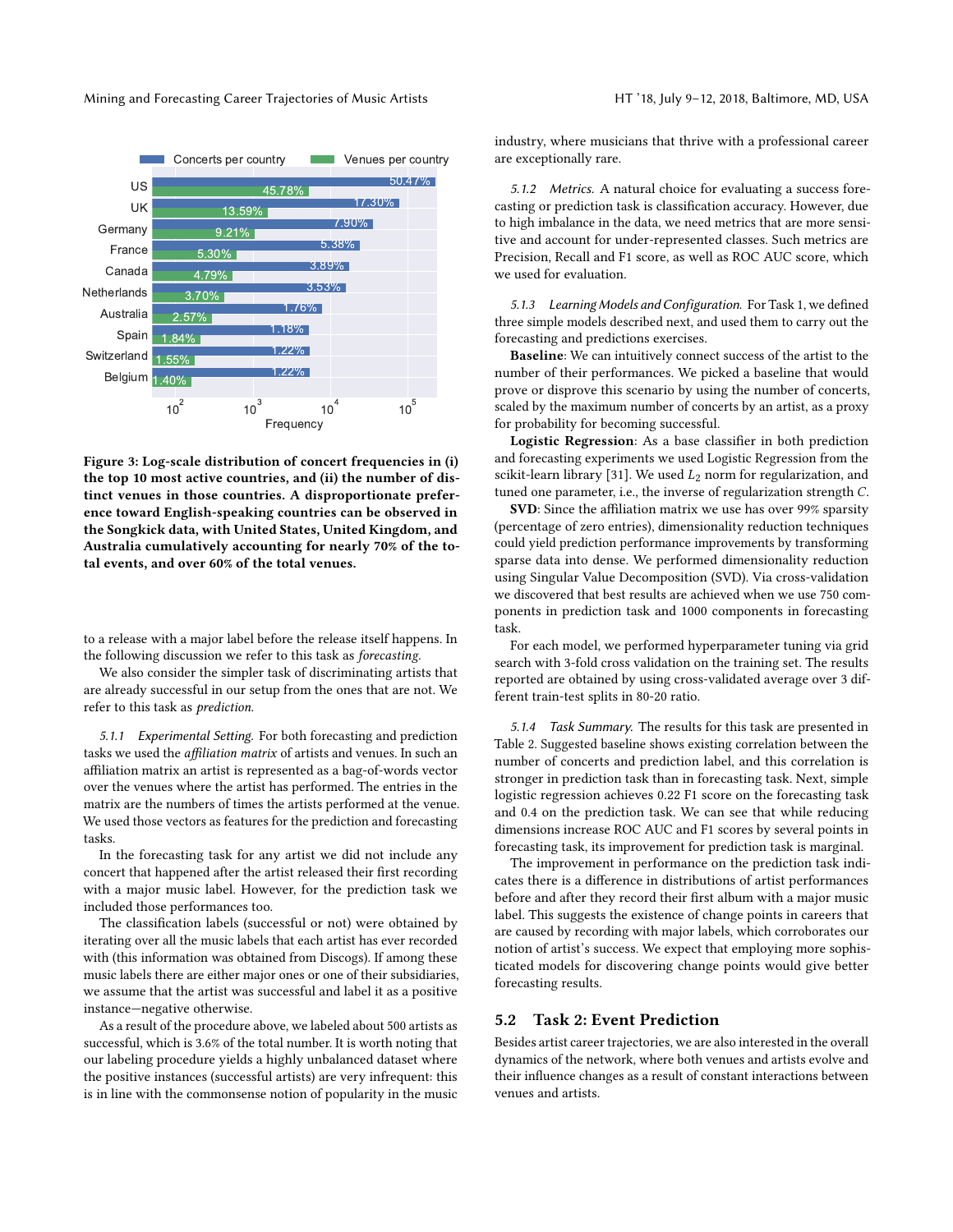<span id="page-5-0"></span>Table 2: Precision (P), Recall (R), F1-score and AUC for artist success forecasting (FCST) and prediction (PRED) tasks. We show results of logistic regression on full data (FCST/PRED LR) and with reduced dimensions (FCST/PRED LR+SVD)

| Task        | Model           | Р    | R    | F1   | <b>AUC</b> |
|-------------|-----------------|------|------|------|------------|
| <b>FCST</b> | <b>Baseline</b> | 0.07 | 0.26 | 0.11 | 0.60       |
| <b>FCST</b> | LR              | 0.18 | 0.29 | 0.22 | 0.74       |
| <b>FCST</b> | $LR+SVD$        | 0.18 | 0.35 | 0.23 | 0.78       |
| PRED        | <b>Baseline</b> | 0.25 | 0.35 | 0.29 | 0.82       |
| PRED        | LR              | 0.36 | 0.45 | 0.40 | 0.86       |
| PRED        | $LR+SVD$        | 0.39 | 0.40 | 0.40 | 0.87       |
|             |                 |      |      |      |            |

To see if we can explain part of those interactions, we formulate the artist-venue link prediction task. As in the forecasting artist success task, we consider here two configurations—forecasting and prediction. For this task we used the same affiliation network as in the previous task, but since we are interested in predicting new or hidden edges, we only use a binary affiliation matrix here.

In the previous task prediction experiments were performed to test whether or not our suggested definition of success is viable. For (artist <sup>−</sup>venue) link mining task, however, we exercise prediction alongside to the forecasting to test for possible major temporal shifts in artists' behavior.

5.2.1 Experimental Setting. In the forecasting task, we looked for new (artist, venue) links, or edges, based on the history of old ones. In particular, we used all performances from 2007 to 2015 as "history" (i.e., training data), and the performances in 2016 and 2017 as "future" (i.e., test set). We then went on and recursively removed all artists and venues that have less than 5 concerts associated with them in the training set. As a result we had 12,871 artists, 10,269 venues, 385,845 events in the training set and 43,122 events in the test set.

In the prediction task we kept the same set of artists and venues as described above for the forecasting task. We then randomly picked 20% of all links and hid them in the test data, using the remaining 80% for training purposes, similarly to a link prediction problem. Results reported are averaged over such three random splits. We binarized all the links as we are only interested in predicting new links, i.e. new venues, where artist performs.

5.2.2 Metrics. We measured the performance on this task using Area Under the Receiver Operating Characteristic curve (ROC AUC). One of the main advantages of this metric is the fact that it operates on rankings and is calculated for a range of thresholds, rather than prediction classes. This allows us to interchangeably use simple recommender system objectives for venue prediction.

5.2.3 Learning Models and Configuration. For Task 2, we decided to adopt some popular heuristic scores for link prediction, a simple matrix factorization technique and node similarity based model, all described in the following.

Heuristic scores: Likelihood of a link existing between a pair of nodes is often approximated in terms of the number of common direct neighbors of that pair. However, a score calculated in this way

<span id="page-5-1"></span>Table 3: Heuristic scores for link prediction in bipartite graph for node pair  $(u, v)$ .  $\mathcal{N}(u)$  indicates direct neighbors of node u,  $\hat{N}(u)$  indicates neighbors of neighbors of u.

|                         | Common Neighbors $(CN(u,v))\ \Big \  (\hat{\cal N}(u)\cap {\cal N}(v))\cup (\hat{\cal N}(v)\cap {\cal N}(u)) $ |
|-------------------------|----------------------------------------------------------------------------------------------------------------|
| Jaccard's Coefficient   | CN(u,v)<br>$\sqrt{\hat{N}(u) \cup \hat{N}(v) \cup \hat{N}(v) \cup \hat{N}(u)}$                                 |
| Preferential Attachment | $ N(u)  \cdot  N(v) $                                                                                          |

will always be zero in a bipartite graph. Hence, we extended popular methods—Common Neighbors and Jaccard's coefficient—to use 2 hop neighbor sets of the pair instead of direct neighbors, as shown in Table [3,](#page-5-1) where  $\mathcal{N}(u)$  is defined as the set of direct neighbors of node u, and  $\hat{N}(u) = \bigcup_{v \in \mathcal{N}(u)} \mathcal{N}(v)$  is the set of neighbors of neighbors of u. Another popular link prediction heuristic is Preferential attachment, which can be applied to a bipartite graph without any modifications.

Matrix factorization: Link mining in a bipartite graph can be naturally presented as a recommendation task. For each artist we have a list of "relevant" venues—the ones where the artist performed. Using methods for collaborative filtering we can find latent features or representations of venues that make them relevant for certain artists. Based on these hidden representations, we can then predict which venues are most relevant for the artist.

In this task, we used a simple yet popular collaborative filtering method based on matrix factorization—Singular Value Decomposition (SVD). To find the number of components for SVD, we used grid search—from 10 to 2000—and reported the result for 25.

Node similarity: Building and using graph representations is another approach that is often employed for link prediction. In our experiments we leveraged Deepwalk [\[32\]](#page-8-42) for obtaining node representations and then used cosine similarity of a pair of nodes as an estimate for the probability of a link existing between them.<sup>[7](#page-5-2)</sup>

Deepwalk is similar to training a Word2Vec model on a random walk sampled starting from every node in the graph. In our graph we gave preference to a larger number of short walks so we searched for the optimal number of walks of length 10. We report results for using 40 random walks. We then used cosine similarity of node representations as a proxy for probability of creating a new edge between those nodes.

Hyperparameters like number of hidden components in SVD and Deepwalk parameters in this task were only tuned for prediction task. We then used the same values for forecasting task. All parameters were estimated via grid search with 5-fold cross-validation, with 20% of all edges in each fold.

5.2.4 Task Summary. The results for the venue prediction task are presented in Table [4.](#page-6-0) As it can be seen, every method performs better on the prediction task than on forecasting, though for heuristic methods the improvement in performance is marginal. This hints that there might be a shift in artists' preferences for choosing a venue over time. It also indicates that while coarse statistics like Common Neighbors or Jaccard's coefficient are not affected much by those shifts, slightly more sensitive methods like SVD and node

<span id="page-5-2"></span><sup>7</sup>https://github.com/phanein/deepwalk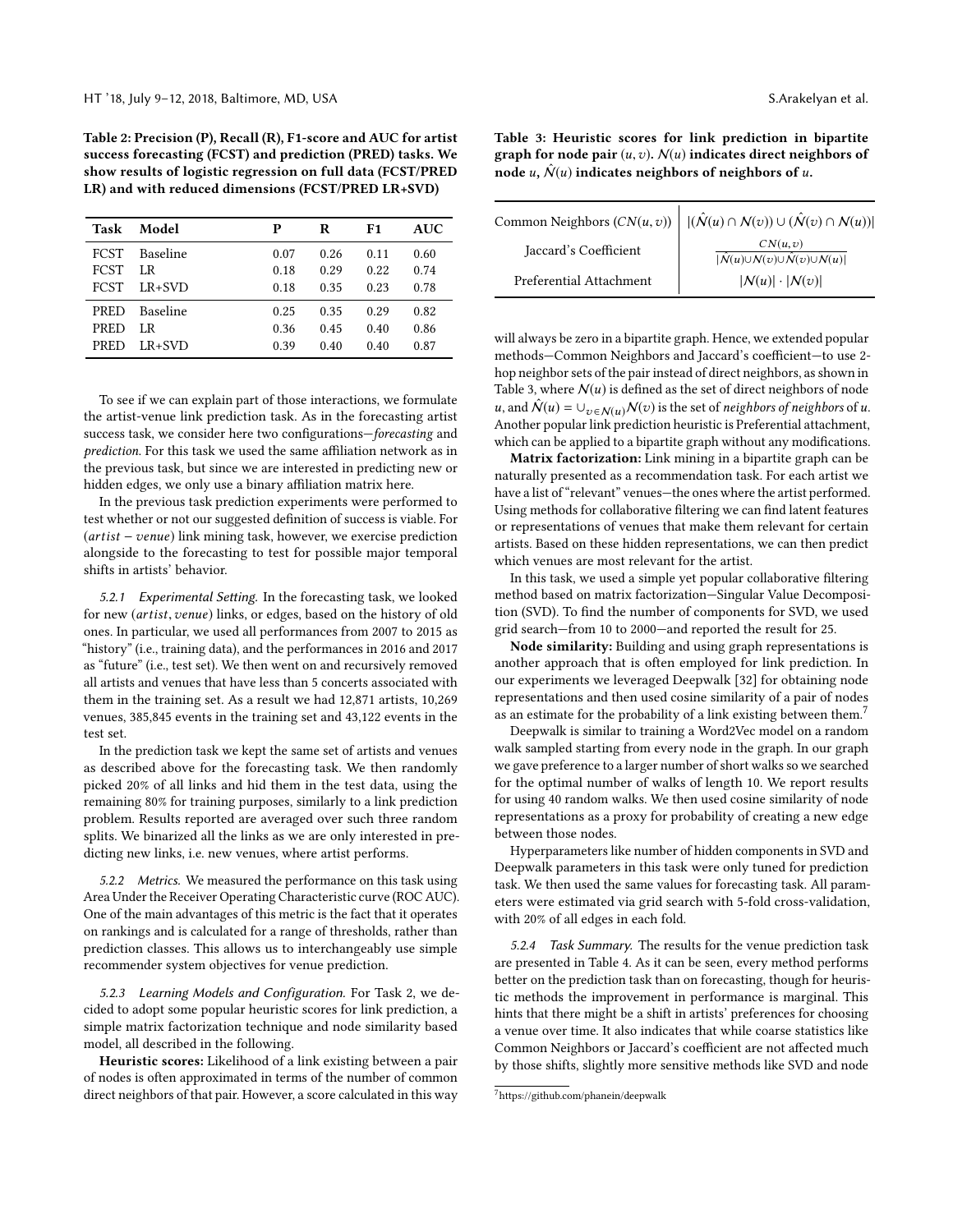<span id="page-6-0"></span>Table 4: Results for (artist, venue) link prediction task, measured in Area Under Receiver Operating Characteristics curve (AUC).

| Task        | Model                   | <b>AUC</b> |
|-------------|-------------------------|------------|
| <b>FCST</b> | Common Neighbors        | 0.87       |
| <b>FCST</b> | Jaccard's coef          | 0.89       |
| <b>FCST</b> | Preferential Attachment | 0.79       |
| <b>FCST</b> | <b>SVD</b>              | 0.81       |
| <b>FCST</b> | Node similarity         | 0.84       |
| PRED        | Common Neighbors        | 0.91       |
| PRED        | Jaccard's coef          | 0.90       |
| PRED        | Preferential Attachment | 0.84       |
| PRED        | <b>SVD</b>              | 0.91       |
| PRED        | Node similarity         | 0.90       |

similarity, that rely on the inner structure of the graph, are affected more. Yet, either that structure is not expressive, or the methods are not powerful enough, neither of those methods performs better than heuristic scores. Interestingly, four models out of five give performance of around 0.9 ROC AUC on prediction task. Out of all the methods we tried, Preferential Attachment has the lowest performance for both tasks.

# 5.3 Task 3: Joint Discovery of Influential Artists and Venues

In the previous tasks, we have attempted to classify an artist as about to be signed or not about to be signed. In this task we will investigate whether we can identify top artists and venues automatically by mining their performances.

To measure the popularity of the artists and venues, we leverage BiRank [\[16\]](#page-8-39). This algorithm is a modification to the PageRank [\[28\]](#page-8-40) algorithm that tunes it towards bipartite graphs. The algorithm iteratively identifies influential venues by observing which influential artists play at them. Simultaneously, it measures influential artists by measuring their frequency of playing at influential venues.

Before running this algorithm, we set the initial ranking based upon the following measure:

$$
g_i = \frac{\log(N_i + 1)}{\sum_{a \in \mathcal{A}} \log(N_a + 1)},\tag{1}
$$

where  $N_i$  measures the number of links to the node *i*,  $\mathcal{A}$  is the set of orticles in the dataset and *i*  $\in \mathcal{A}$ . This constitutes the articles of artists in the dataset, and  $i \in \mathcal{A}$ . This constitutes the artist's initial score. Similarly, we compute:

$$
g_j = \frac{\log(N_j + 1)}{\sum_{v \in \mathcal{V}} \log(N_v + 1)},\tag{2}
$$

where V is the set of venues and  $j \in V$ . With this initial seed<br>score we proceed to run the BiPank algorithm to identify the most score, we proceed to run the BiRank algorithm to identify the most influential nodes in each set. Finally, it is important to note that there is a temporal weighting in the links. Each link in the adjacency matrix has a weight of  $\delta^{2017-y_0}$ , where delta is the decay parameter<br>(est to 0.85 in the experiments), and  $y_0$  is the year of the first link (set to 0.85 in the experiments), and  $y_0$  is the year of the first link. We subtract this number from 2017 as this is the most recent year in the dataset. This experimental setup closely resembles that of [\[16\]](#page-8-39).

<span id="page-6-1"></span>

Figure 4: Histogram of signed and unsigned artists. Normalized to show relative frequency of BiRank scores.

 $\Omega$ 

2500

0.4 0.6 0.8 1.0 1.2 1.4 1.6 1.8 2.0

BiRank Score 1e-4

<span id="page-6-2"></span>

Figure 5: Trajectory of the group "Future Islands" through the lens of the BiRank score. The y-axis is the rank: lower is better. The BiRank score tracks the band's rise to popularity, culminating in the 2014 nomination of "breakthrough band of the year" by The Telegraph, suggesting that our framework can capture, and may predict, outstanding trajectories.

The results of this experiment can be seen in Table [5.](#page-7-1) These results seem to indicate promise for this method on our dataset. In the case of the venues, they correspond to some of the most popular venues in the world. As for the artists, the story is different. While they do not correspond to the most popular in terms of followers, these are the artists that have more performances in the dataset. However, a natural question regarding the dynamics of BiRank is how indicative it is of artist success. To measure this phenomenon,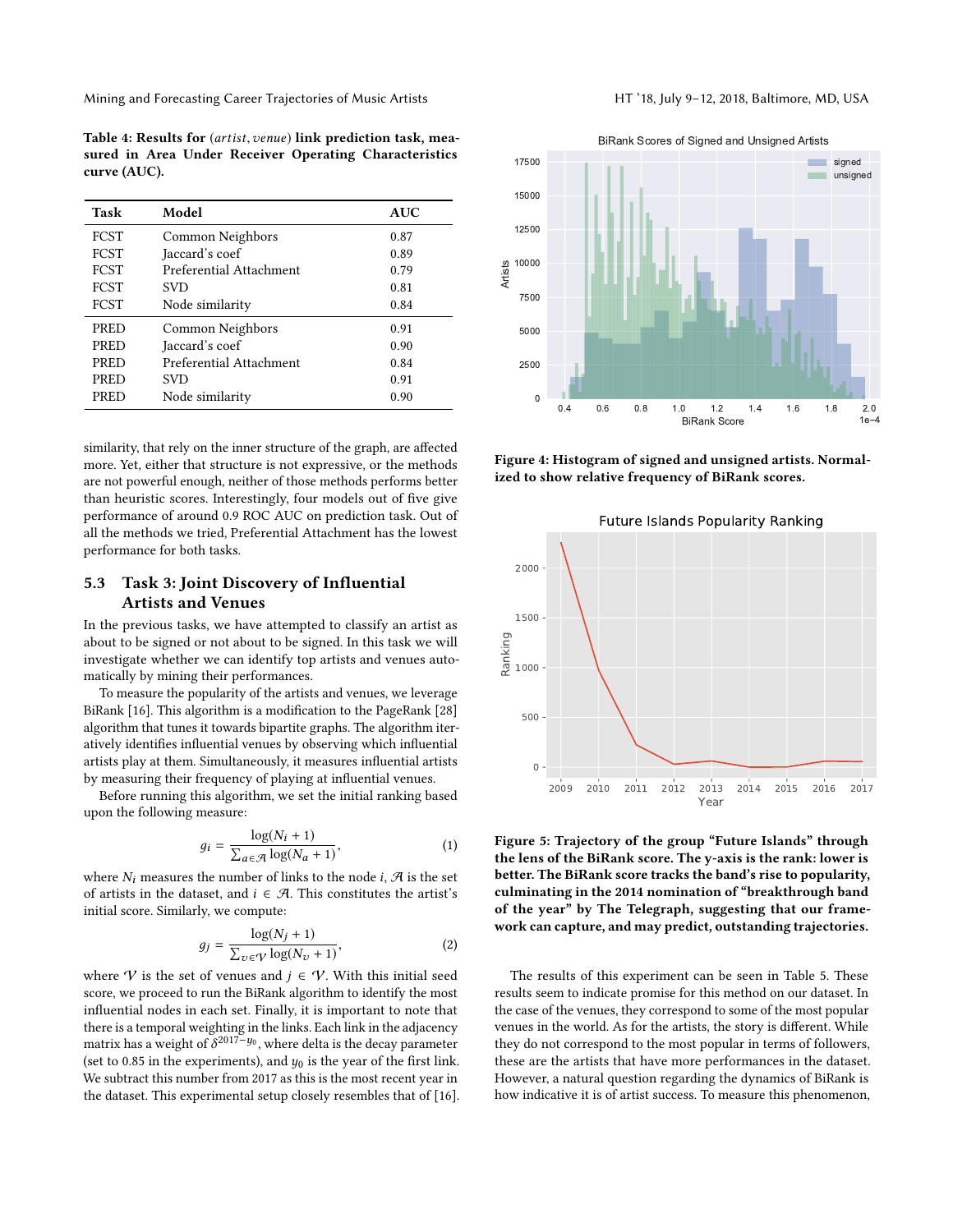<span id="page-7-1"></span>

| Rank | Artists                 | Venues                                             |
|------|-------------------------|----------------------------------------------------|
|      | Frank Turner            | The Observatory, Los Angeles, CA                   |
| 2    | Every Time I Die        | The Masquerade, Atlanta, GA                        |
| 3    | Against Me!             | The Bowery Ballroom, New York, NY                  |
| 4    | Reel Big Fish           | Webster Hall, New York, NY                         |
| 5    | All Time Low            | 9:30 Club, Washington, DC                          |
| 6    | The Black Dahlia Murder | House of Blues, Boston / Cambridge, MA             |
|      | Hatebreed               | Theater of the Living Arts, Philadelphia, PA       |
| 8    | Future Islands          | The Middle East Downstairs, Boston / Cambridge, MA |
| 9    | Halestorm               | Vienna Arena (Arena Wien), Vienna                  |
| 10   | Hawthorne Heights       | Brudenell Social Club, Leeds                       |

Table 5: The most influential nodes of each class identified by BiRank.

we plot the histogram of BiRank scores for both signed and unsigned artists. This can be seen in Figure [4,](#page-6-1) where we see that the signed artists tend to have a higher BiRank score than unsigned artists.

The BiRank scores can also be useful for measuring the trajectory of an artist. By calculating the BiRank scores as previously indicated every year, with a three year moving window, we can observe the ranking of artists at different points in time. An example of this phenomenon can be seen in Figure [5.](#page-6-2) This figure shows the BiRank ranking of the artist "Future Island" over time. We can see that their ranking begins around the 2,300 mark. Over the course of the next years, their ranking dramatically improves, peaking with them being the top artist according to BiRank in 2014. This is corroborated by The Telegraph naming them the "breakthrough band of the year."<sup>[8](#page-7-2)</sup>

### <span id="page-7-0"></span>6 CONCLUSION

In this paper we presented a novel dataset of artists and their live performances from Songkick. We complemented that data by information collected from Discogs, which contains full history of their recordings and releases. The dataset can be used for a variety of tasks which we exemplified by performing success forecasting and event prediction.

We proposed an operational definition of success - signing with a major label and/or their subsidiaries - and demonstrated that the event data contains useful information that can be leveraged to forecast artists' success with better than baseline accuracy. Similarly, we observed that by utilizing the underlying structure of this data, one can also predict whether an artist will have a concert in a particular venue. The performance of simple baseline models that we carried out in all three tasks indicates that much better results can be achieved with more carefully designed methods.

Finally, we illustrated how artist or venue influence can be measured based on analyzing a time-varying bipartite artist-venue graph. Specifically, we analyzed the evolution of the bipartite generalization of the Pagerank score, and demonstrated both qualitatively and quantitatively that its dynamics can be used to identify successful artists.

As future work, it will be interesting to perform more finegrained analysis of all three tasks examined here. For instance, the results presented here were averaged across different genres. It is plausible, however, that analysis will yield (subtle) differences when conditioned on the genre. Similarly, our preliminary analysis of event sequence (as opposed to bag of word representation of events) yielded some interesting geographic patterns, which warrant further and more detailed studies.

Finally, we would like to point out two potentially important limitations of the present work. First, the definition of success used here, while operationally useful, is by no means comprehensive. Indeed, many artists who work with independent labels, or specialize in commercially less-viable genres, can still have very successful and celebrated careers. And second, we note that despite its demonstrated usefulness, the dataset presented here is not perfect and is likely to have some intrinsic biases, e.g., musicians might have varying incentives for joining platforms such as Songkick depending on the stage of their career. Identifying and potentially correcting for such biases is another important future task.

#### ACKNOWLEDGEMENTS

This research was supported in part by ARO (contract no. W911NF-12-R-0012) and DARPA (grant no. D16AP00115). This project does not necessarily reflect the position/policy of the Government; no official endorsement should be inferred. Approved for public release; unlimited distribution.

<span id="page-7-2"></span><sup>8</sup>www.telegraph.co.uk/culture/music/music-festivals/10975049/Latitude-Festival-2014-Future-Islands-the-breakthrough-band-of-the-year.html